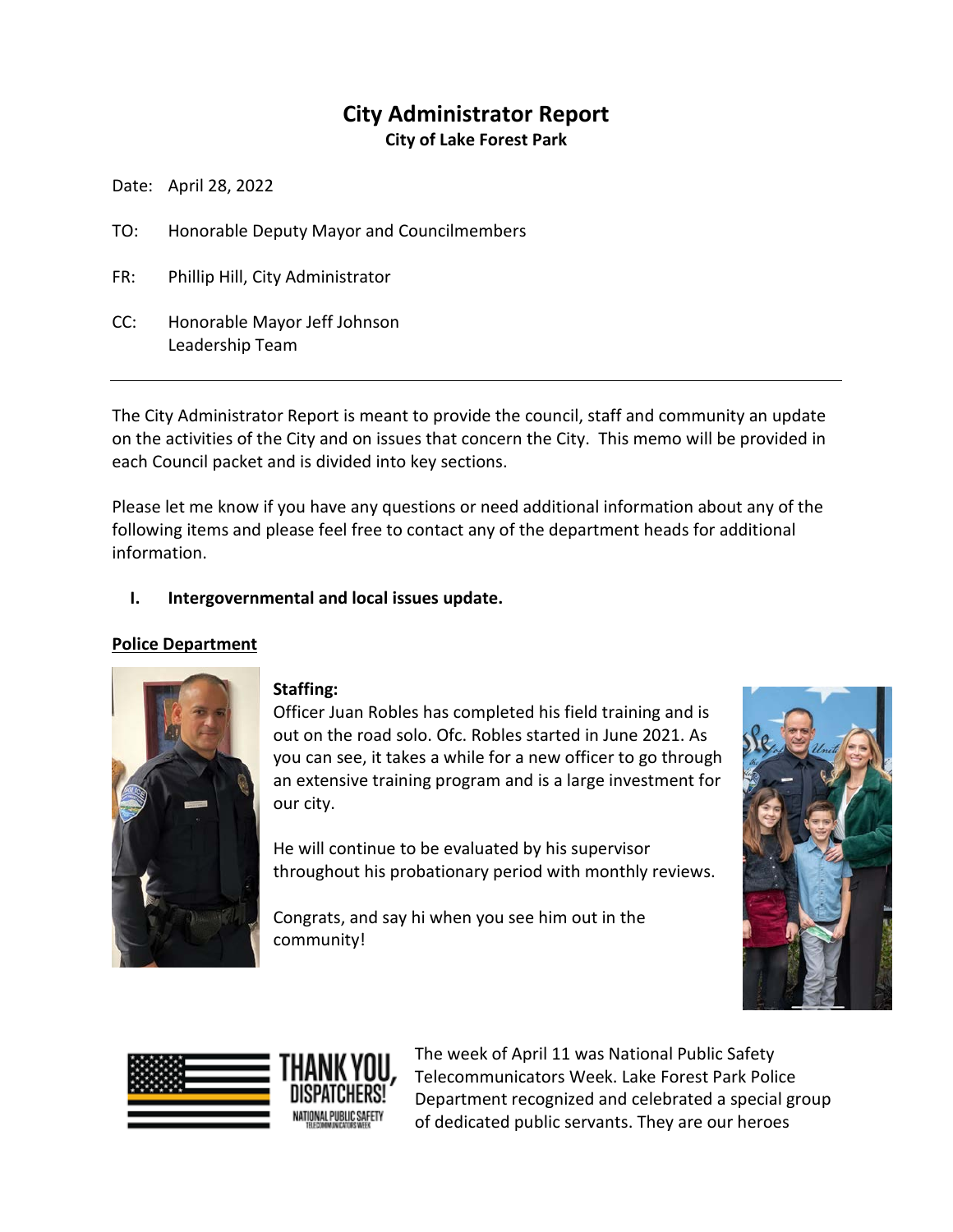behind the headsets, and they are some of the most resilient, compassionate, and hardworking professionals in our field. Officers took some "goodies" over to Bothell dispatch to enjoy.

## **Notable Calls/Incidents:**

Officers responded to a missing person report. Officers and Detectives from both LFP and Kenmore worked with KC Marine Unit for several days until the subject was located in Kenmore. King County is working the active investigation.

Officers responded to multiple calls regarding an aggressive subject with possible mental health issues. During each contact officers were able to de-escalate the subject and clear him from the area to a safe location.

Officers responded to the theft at Ross Stores. When the suspect was contacted by police, he fled on foot towards Bothell Way NE. Officers caught up with the subject who indicated he was upset he was "being chased just for theft." The suspect had multiple warrants out for his arrest. He was arrested, processed, and booked into Snohomish County Jail.

The LFP Town Center has requested officers for off-duty work on the mall property to patrol in response to escalating thefts from the stores. The property management is providing the overtime pay for the off-duty officers.

## **Water Safety on Lake Washington:**

An LFP resident reported a middle school aged child associated with a Kayaking club, practicing their discipline on Lake Washington. As the resident watched, the kayaker got caught up in some fishing nets that a local tribe had placed out in the lake, which caused his kayak to overturn. It was reported that the fishing nets were unusually close to the shoreline and may have contributed to the kayaker not being aware of their placement. It was fortunate that the kayaker was wearing a safety/life vest as they struggled to get back on the overturned kayak. As other kids from the kayaking club tried to assist, the resident ran out to their dock, where they made contact with the kayaker. He was able to get them to swim to the dock where he assisted with getting them out of the water. The child was very cold and beginning to lose feeling in their extremities. The resident used blankets to warm the child up as the coach arrived to assist.

This is a reminder that Lake Forest Park passed Ordinance 1222, which requires users of human powered watercraft to wear U.S. Coast guard approved personal flotation devices while on the water, with some exceptions. Lake Forest Park residents on the shoreline of Lake Washington have been great safety stewards of the lake, watching boaters and swimmers over the years. Remember to wear a life vest, have partners when swimming or boating, and remember the water may be very cold!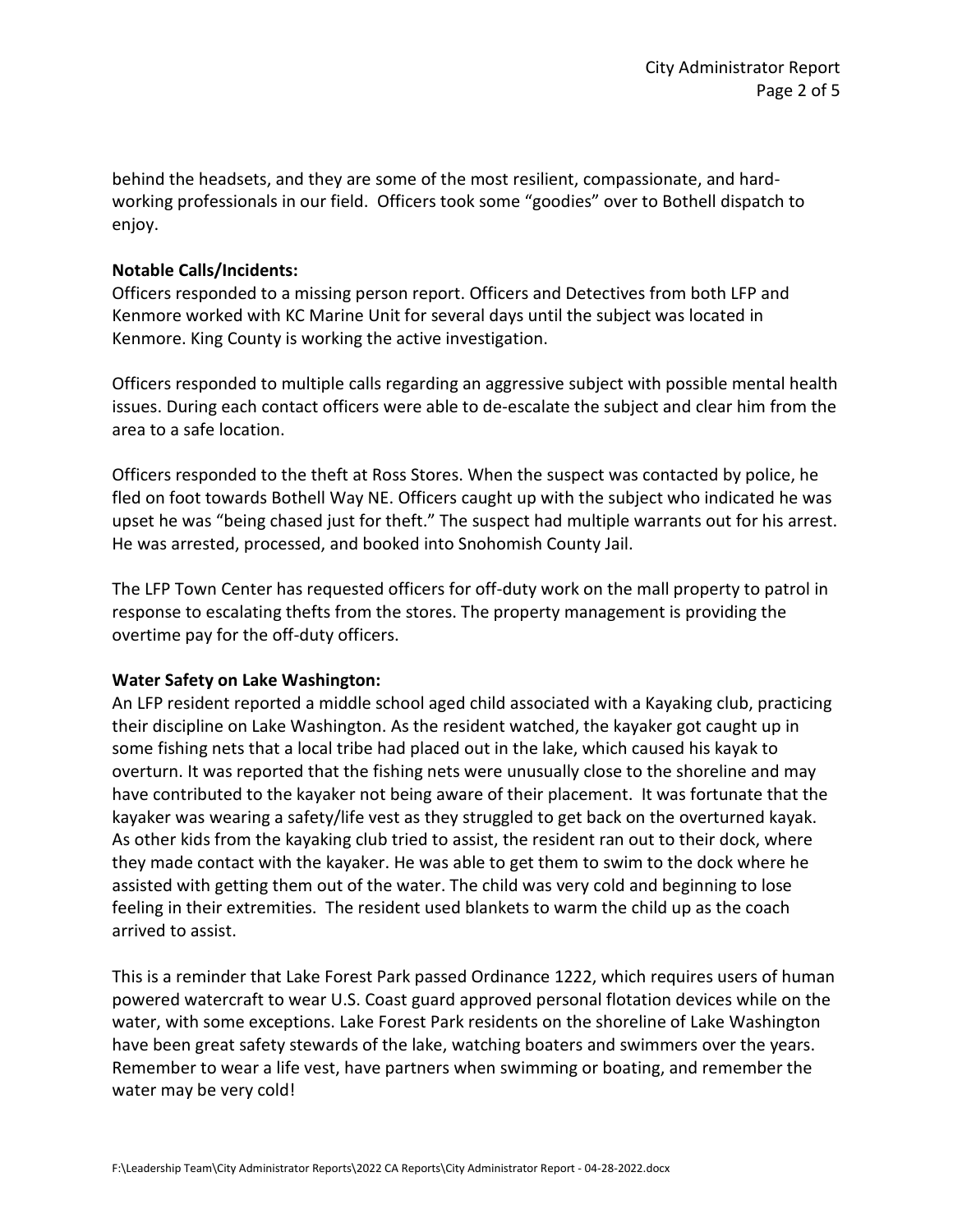- **II. Internal City Information**
- **III. Council Information**
- **IV. Response to Citizen and Council Comments**
- **V. Contract Reporting** Nothing new to report at this time.

## **VI. Legislative Update**

## **DNR Urban Forestry Grant Awarded to Lake Forest Park**

The State Department of Natural Resources has awarded a \$14,200 grant to the City for the purposes of conducting the follow-up iTree survey. This is a tree inventory of fixed-radius sample plots around the city, repeating measurements made in 2010. The new data from these 120 randomized plots will be compared with the record of tree removals to provide an estimate of changes in the population of large trees in the city.

The grant award is based on a 50% by match the City. The roughly \$28,000 budget includes hiring a consultant to handle the organizational and technical aspects of the inventory in addition to an intern. The grant can also help cover addition hours for the City Arborist to oversee the project. That position has been vacant since March  $10<sup>th</sup>$  of this year. Interviews with potential candidates occurred this week and an offer will likely be made in the next two weeks. A request for qualifications is being published this month to start the consultant selection process. For more information about the projects receiving grants in this 2022 Urban Forestry Grant cycle, see the recent edition of DNR's newsletter Tree Link: [https://dnrtreelink.wordpress.com/2022/04/13/urban-forestry-grant-awards-selected-for-](https://dnrtreelink.wordpress.com/2022/04/13/urban-forestry-grant-awards-selected-for-2022-funding-cycle/)[2022-funding-cycle/](https://dnrtreelink.wordpress.com/2022/04/13/urban-forestry-grant-awards-selected-for-2022-funding-cycle/)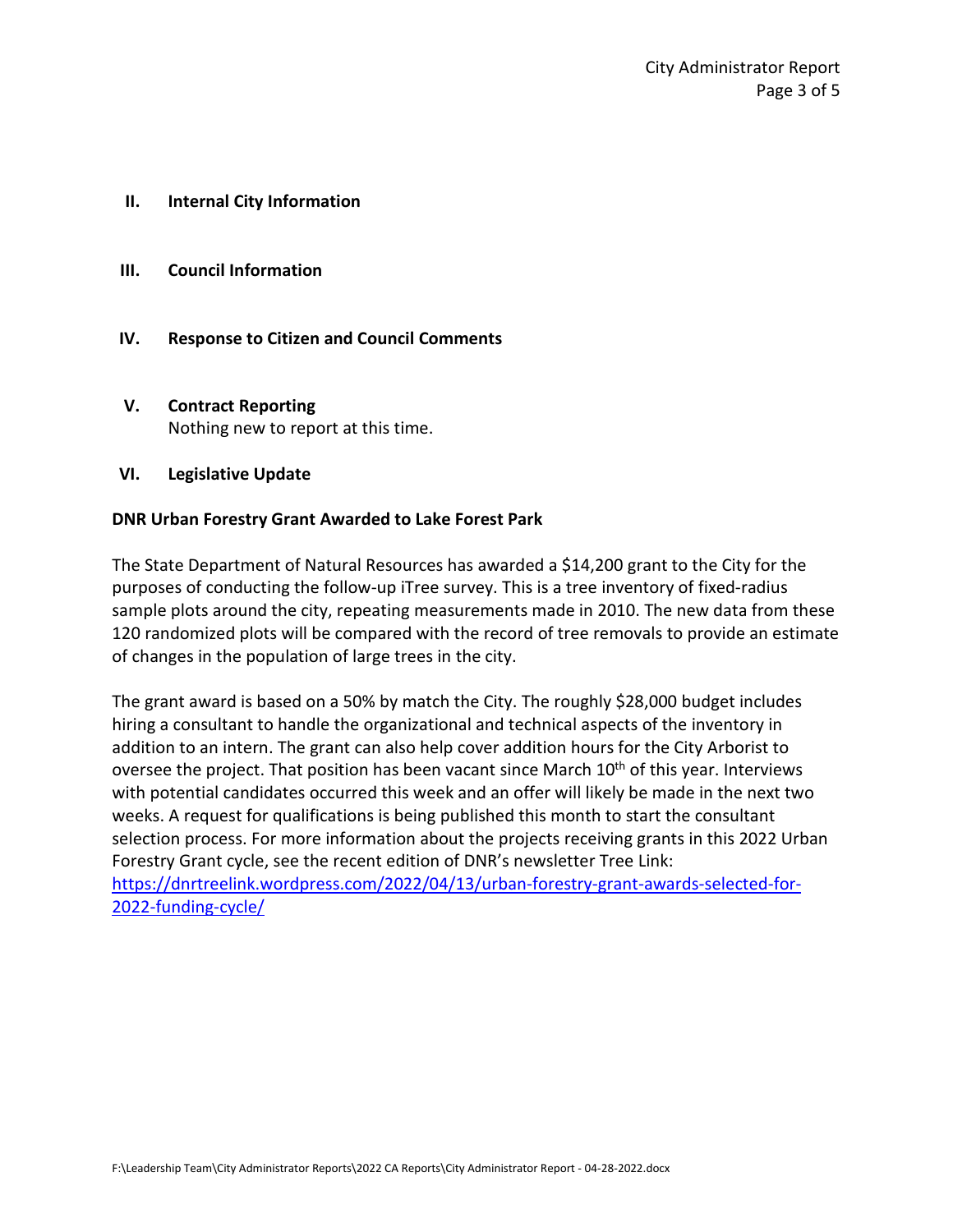## **VII. Community Events**

The cities of Bothell, Kenmore, Lake Forest Park and Shoreline partnered to celebrate communities shining bright with the 2021 Winter Porch Light Parade. Washington Recreation & Park Association (WRPA) awarded the group for a Program Excellence Spotlight Award for Innovative Programming. The Winter Porch Light Parade ran December 1 through December 31, 2021, the group plans to continue this program into 2022. These four cities invited their communities to create light displays that became part of a virtual map, marking the many holidays and traditions celebrated during the winter season.

The primary goal of this program was to provide free, virtual winter programming that provided our communities



with an opportunity to connect with one another, unleash their creativity, bring joy to households and neighborhoods, and get outdoors in a safe and physically distant way that improved mental health amidst a global pandemic. We had 88 community members, businesses, and organizations participate with a light display across four cities, and nearly 6,500 individuals used the map 56,000 times to tour the displays throughout the month of December.

A highlight video can be watched from here[: https://youtu.be/MQEKQxw0Qi4](https://youtu.be/MQEKQxw0Qi4)

# **VIII. Upcoming City Sponsored Events**



Mid Sound Fisheries Enhancement Group is excited to announce that we are accepting applications for this year's Community Action Training School!

[Community Action Training School](https://us-west-2.protection.sophos.com/?d=midsoundfisheries.org&u=aHR0cHM6Ly93d3cubWlkc291bmRmaXNoZXJpZXMub3JnL3dyaWEtOC1jb21tdW5pdHktYWN0aW9uLXRyYWluaW5nLXNjaG9vbC13ZWJwYWdlLw==&p=m&i=NjIxMDZlMTljNGVlN2IxMDI0YzRlNTlm&t=cXhUUC9tRWNQQTNuNDJDOFU1SnhEQjQ4ZG11M1BjakpFWjhJSTQzUVBQOD0=&h=4aa16ddabeec41c6bba3d8283f8b7c1e) (CATS) seeks to empower community members to be the change they wish to see in the world. The program provides a robust series of FREE classes  $+$ field experiences addressing important watershed and salmon recovery issues—watershed health, water quality, native plants, salmon restoration challenges—and supports attendees in the design and implementation of (required) stewardship action projects within their own communities.

Online application [here.](https://us-west-2.protection.sophos.com/?d=google.com&u=aHR0cHM6Ly9kb2NzLmdvb2dsZS5jb20vZm9ybXMvZC9lLzFGQUlwUUxTY3d1cHltR0c2TVdYMml4MDhETFpIeVphUFppcFNscEgzb1pjRFBnYWx3dHRTNW13L3ZpZXdmb3Jt&p=m&i=NjIxMDZlMTljNGVlN2IxMDI0YzRlNTlm&t=YTlDc3FhNkhSMGU0Q0NGdzdCR2xHZmw2NG5udmJTdXh3dGhyS3AwUmYwbz0=&h=4aa16ddabeec41c6bba3d8283f8b7c1e) Or visit the website at:<https://www.midsoundfisheries.org/>